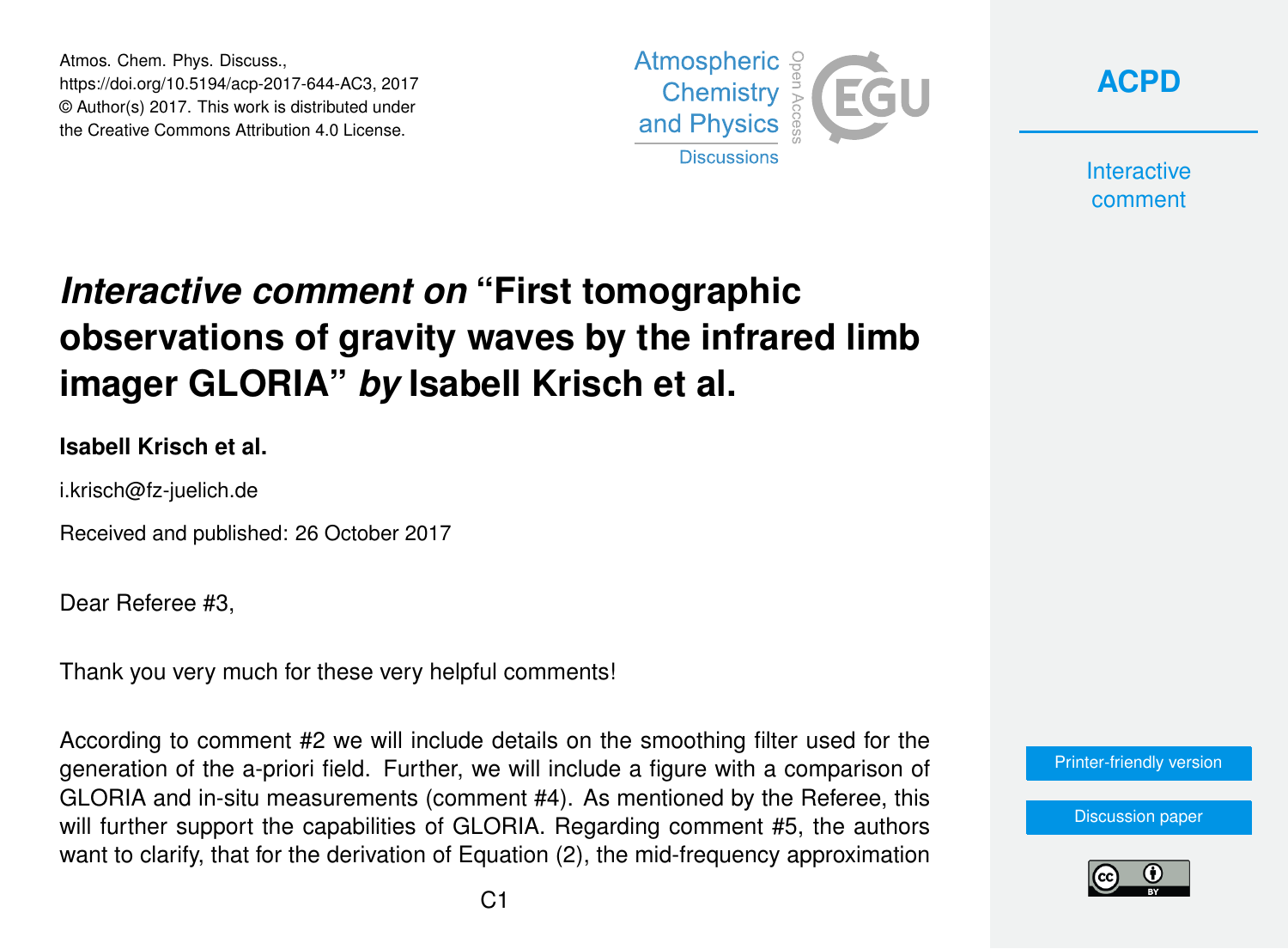was not used. However, the low and high frequency terms of Equation (6) in [Ern et al.](#page-5-0) [\(2004\)](#page-5-0) have been omitted in our paper, as their impact on the result is below 1% in the measured gravity wave range. This will be addressed in the revised manuscript. Comment #6 has been mentioned in a similar way by all referees. We will include more details on how the occurrence probabilities are determined. A comparison of GLORIA measurements with ECMWF shows that for the case discussed in our paper, the GWMFs have a similar magnitude. Therefore, we have confidence that the statistics derived from ECMWF are a meaningful way to set our event into a broader context.

In addition, we will address all other minor comments in the paper. A detailed list of all changes can be found below.

Again, thank you very much for helping us to present the theoretical background accurately and for improving the discussion and interpretation of results.

Sincerely, Isabell Krisch

**Reviewer comment:** Could you be more specific here regarding the "regularization term" or provide a reference where the use of this term is better detailed? **Authors response:** More details on the used regularization can be found in [Unger](#page-5-0)[mann et al.](#page-5-0) [\(2010\)](#page-5-0). This citation will be mentioned in the text.

**Reviewer comment:** Similarly, could you be more specific on the smoothing you are using in the raw ECMWF fields?

**Authors response:** More details will be included in the text.

**Text changes:** This smoothing was done by applying a low-pass Fourier filter with cut-

**[ACPD](https://www.atmos-chem-phys-discuss.net/)**

**Interactive** comment

[Printer-friendly version](https://www.atmos-chem-phys-discuss.net/acp-2017-644/acp-2017-644-AC3-print.pdf)

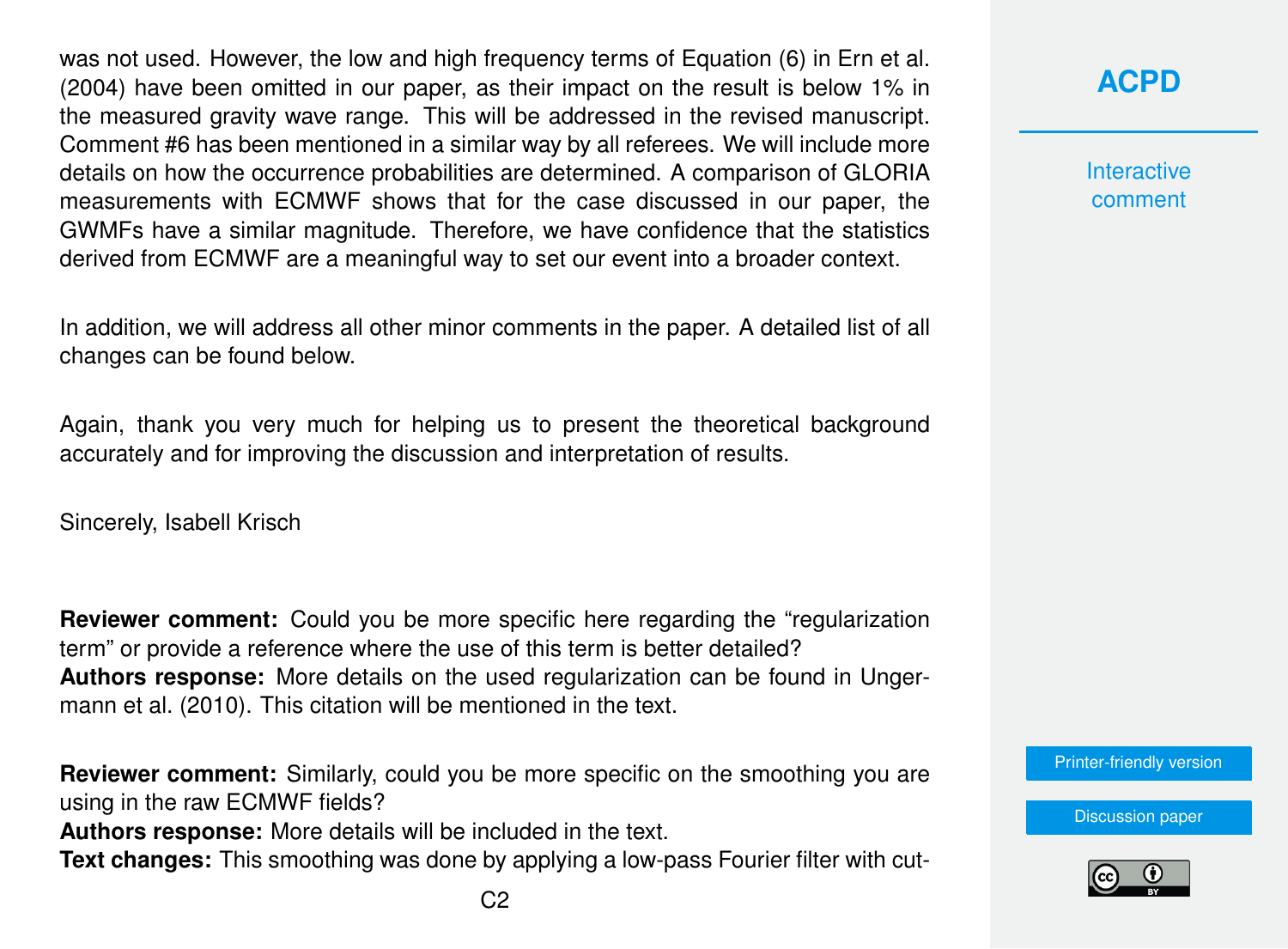off wavenumber 18 in zonal direction. In height and latitude direction Savitzky-Golay (SG) filter [\(Savitzky and Golay,](#page-5-0) [1964\)](#page-5-0) was applied with 4th order polynomials over 11 and 25 neighbouring points respectively. On the one hand, the so generated a-priori field improves the convergence speed of the iterative minimization, as this temperature structure is close to the true values due to the high quality of the ECMWF model. On the other hand, the smoothening ensures that any GW signature in the retrieval result does not stem from the used a priori data. If the a-priori data exerts any influence, it would dampen the GW structure.

**Reviewer comment:** Could you please state the airplane altitude during GLORIA measurements?

**Authors response:** This point will be included in the manuscript.

**Text changes:** The aircraft flight altitude during this time was between 12.5 km and 13.5 km. Towards low altitudes, the GLORIA measurements were limited by clouds reaching up as far as 9 to 10.5 km.

**Reviewer comment:** One primary goal of the article is to show how GLORIA observations can be used to accurately retrieve gravity-wave fluctuations. I am therefore surprised that you did not try to show comparisons between the retrieved 3D temperature field and in-situ observations performed by the airplane before the hexagonal path or with the dropsonde measurements, as well as with the resolved gravity-wave structures in the ECMWF analyses. In my opinion, such comparison should further support the capabilities of GLORIA, and perhaps also provide an additional way of characterizing the instrument performances.

**Authors response:** A comparison of the GLORIA measurements with in-situ measurements and ECMWF will be included as a new figure (Fig. 4). Both measurements agree well within the spatial resolution range of GLORIA.

**Text changes:** Fig. 4 shows a comparison of the retrieval results with in-situ measure-

### **[ACPD](https://www.atmos-chem-phys-discuss.net/)**

**Interactive** comment

[Printer-friendly version](https://www.atmos-chem-phys-discuss.net/acp-2017-644/acp-2017-644-AC3-print.pdf)

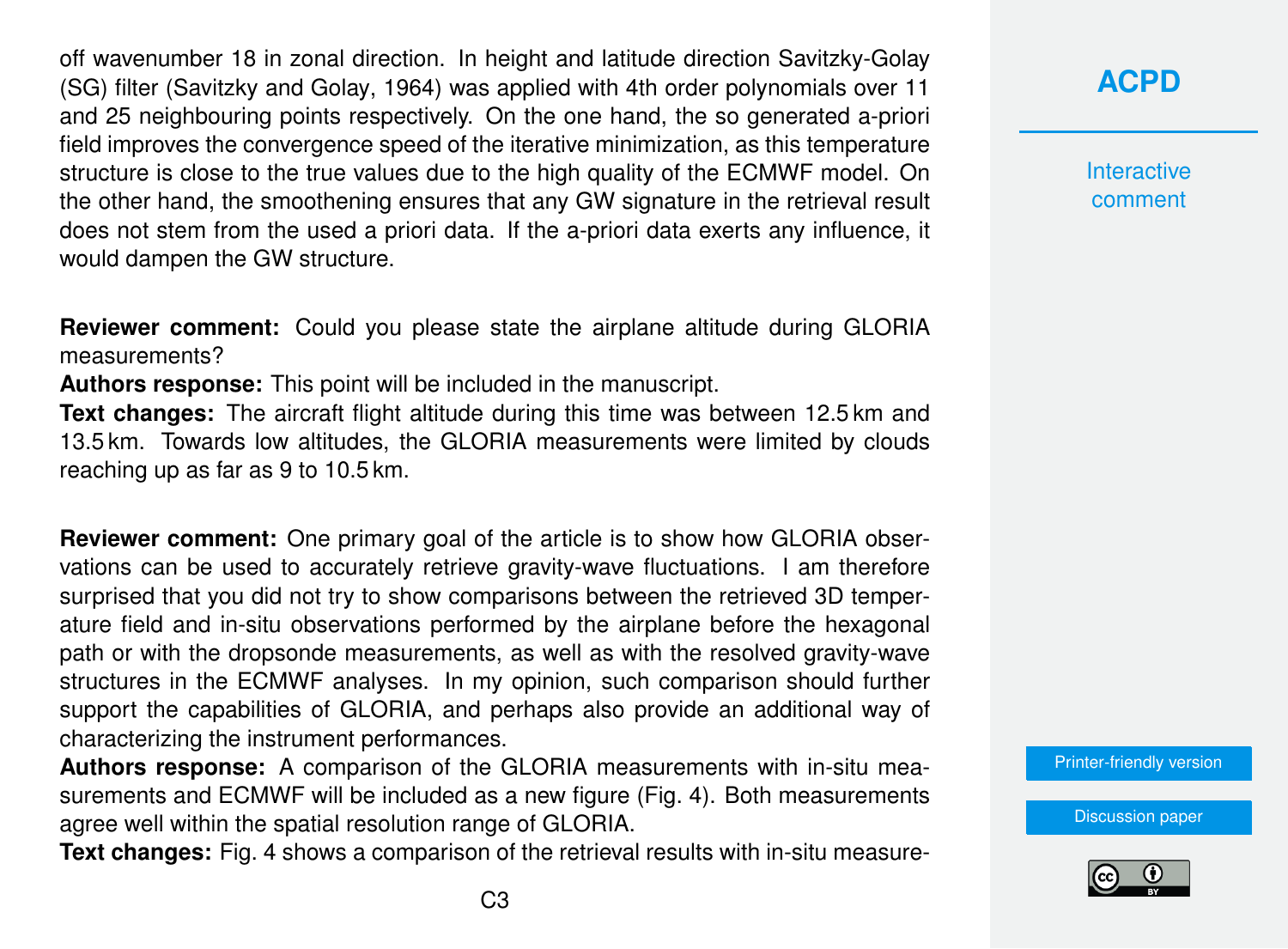ments and ECMWF operational analyses with T1279/L137 resolution. The retrieval results and model data were interpolated onto the in-situ measurement locations. The GLORIA measurements agree well with the in-situ measurements. Some very short scales are beyond the spatial resolution of GLORIA. The ECMWF analysis catches the main variations, but the temperature oscillations are not as strong as in reality. GLORIA can better reproduce peaks as for example the one around 10:40 UTC. This comparison underlines the high quality of the GLORIA measurement data.

**Reviewer comment:** It may be worth stating that Equation (2) actually only applies in the socalled mid-frequency approximation, where "pseudo-momentum" and "momentum fluxes" are stricly equivalent. Otherwise, the sentence here may be slightly confusing. I furthermore wonder whether this approximation is really valid in this case study. The ratio of horizontal/vertical wavelengths seems to imply relatively long waves, for which inertial effects in Equation (2) could not be totally neglected.

**Authors response:** For the derivation of Equation (2), the mid-frequency approximation was not used. However, the low and high frequency terms of Equation (6) in [Ern et al.](#page-5-0) [\(2004\)](#page-5-0) have been omitted as their impact on the result is below 1% in the measured gravity wave range. A full discussion of the importance of these low and high frequency terms can be found in [Ern et al.](#page-5-0) [\(2017\)](#page-5-0). This point will be clarified in the manuscript.

**Text changes:** Low and high frequency terms are omitted here due to simplicity. Deviations from the full equations derived by [Ern et al.](#page-5-0) [\(2004\)](#page-5-0) are less than 1% in the observational range of GLORIA. For a full discussion of the relevance of all correction terms see the supporting information in [Ern et al.](#page-5-0) [\(2017\)](#page-5-0).

**Reviewer comment:** Section 3.1, last paragraph: this comparison looks somewhat biased to me: if I have well understood, the GWMF for the Iceland case study are in one hand estimated from GLORIA observations, while in the other hand they are com**[ACPD](https://www.atmos-chem-phys-discuss.net/)**

**Interactive** comment

[Printer-friendly version](https://www.atmos-chem-phys-discuss.net/acp-2017-644/acp-2017-644-AC3-print.pdf)

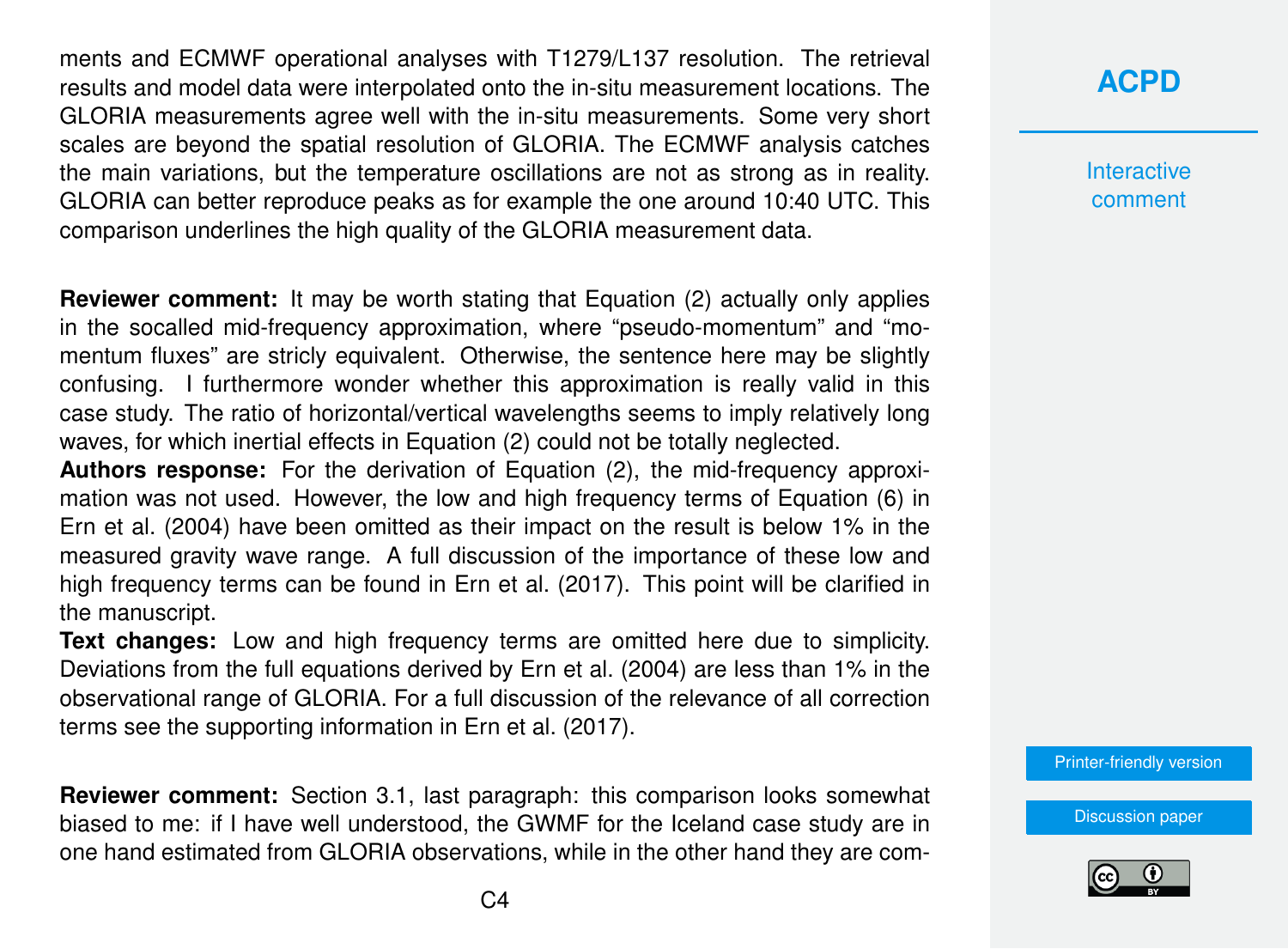pared to a distribution of GWMF computed with ECMWF operational analyses. There is actually no garanty that ECMWF analyses accurately resolve such mountain wave events, and e.g. [Jewtoukoff et al.](#page-5-0) [\(2015\)](#page-5-0) have reported a significant underestimation of GWMF in ECMWF operational analyses.

**Authors response:** This point was mentioned by all three reviewers. We will include the details on how the occurrence probabilities are determined in the manuscript. A comparison of GLORIA measurements with ECMWF shows that for the case discussed in our paper, the GWMFs have a similar magnitude. Therefore, we have confidence that the statistics derived from ECMWF are a meaningful way to set our event into a broader context.

**Text changes:** To classify this event, a comparison of all GW events in January 2016 has been performed in the 6-hourly operational analyses of ECMWF. First the temperature background was isolated, as described in Sec. 2.1 for the a-priori field, and subtracted from the original field. The remaining temperature residuals were analyzed for GWs using the 3D sinusoidal fit algorithm described above. The GWMFs for all cubes were calculated. The GWMFs from all 124 analyses fields were combined to obtain the probability of GW occurrence (Fig. 6*, former Fig. 5*). Here, all GWMF values were considered independent of the horizontal and vertical wavelengths. Removing wavelengths larger than 2.5 times the cube size in order to filter less significant fits (not shown) induced no major changes in the general shape of the distribution. This indicates that GW events with less certain fits do not bias the probability distribution.

For the GW event over Iceland similar GWMF magnitudes were determined from the ECMWF analyses and from the GLORIA measurements. Thus, a comparison of the measurement results with the occurrence probability determined from the ECMWF analyses seems reasonable. According to Fig. 6 the measured GW event can be classified as a very strong case since the sum of all occurrence probabilities of stronger events is far below 1%.

## **[ACPD](https://www.atmos-chem-phys-discuss.net/)**

Interactive comment

[Printer-friendly version](https://www.atmos-chem-phys-discuss.net/acp-2017-644/acp-2017-644-AC3-print.pdf)

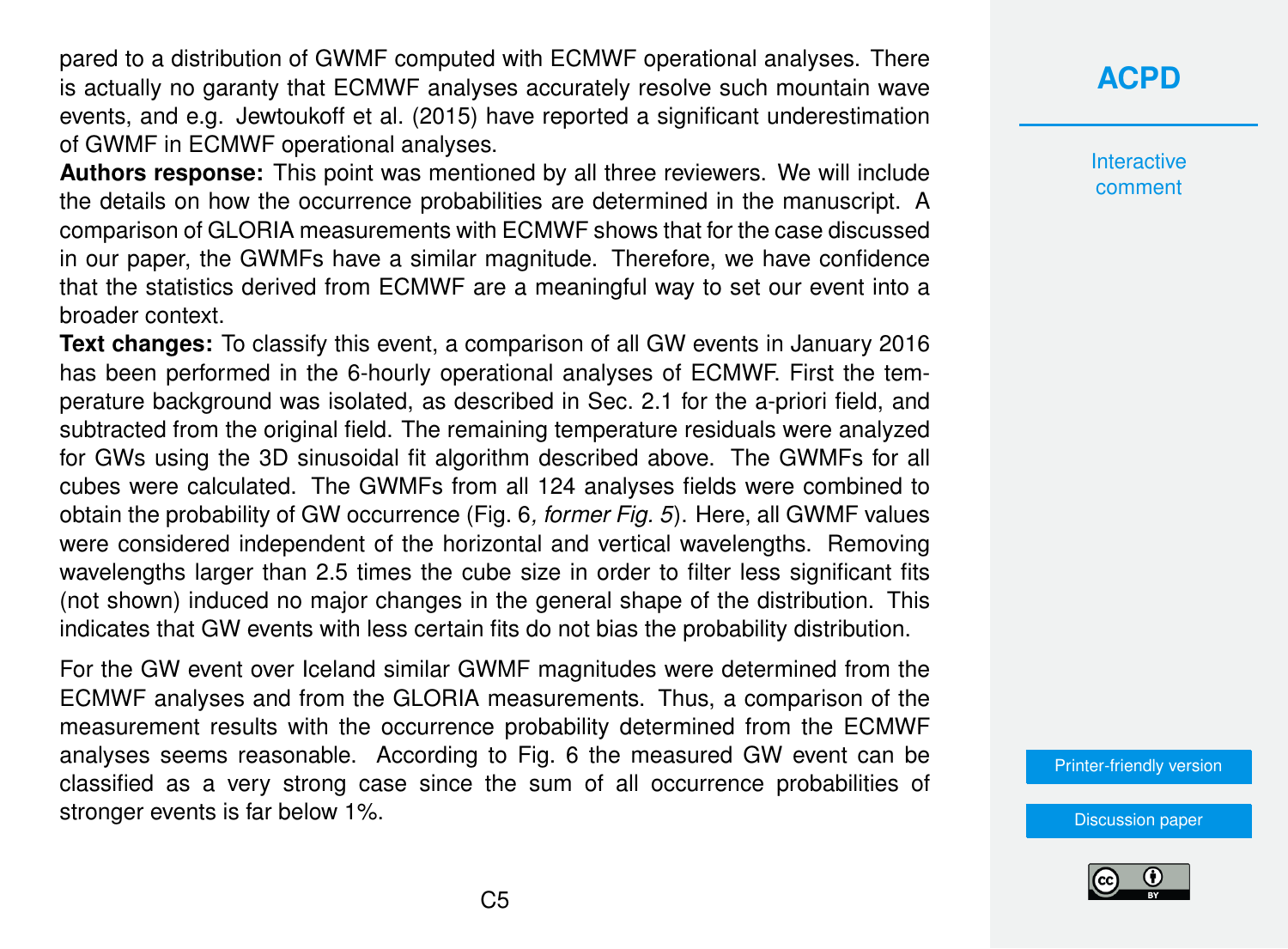#### <span id="page-5-0"></span>**References**

- Ern, M., Hoffmann, L., and Preusse, P.: Directional gravity wave momentum fluxes in the stratosphere derived from high-resolution AIRS temperature data, Geophys. Res. Lett., 44, 475– 485, doi:{10.1002/2016GL072007}, 2017.
- Ern, M., Preusse, P., Alexander, M. J., and Warner, C. D.: Absolute values of gravity wave momentum flux derived from satellite data, Journal of Geophysical Research: Atmospheres, 109, doi:10.1029/2004JD004752, [http://dx.doi.org/10.1029/2004JD004752,](http://dx.doi.org/10.1029/2004JD004752) 2004.
- Jewtoukoff, V., Hertzog, A., Plougonven, R., de la Camara, A., and Lott, F.: Comparison of gravity waves in the southern hemisphere derived from balloon observations and the ecmwf analyses. Journal of the Atmospheric Sciences, 72(9):3449–3468, doi:10.1175/JAS-D-14-0324.1, [https://doi.org/10.1175/JAS-D-14-0324.1,](https://doi.org/10.1175/JAS-D-14-0324.1) 2015.
- Savitzky, A. and Golay, M. J. E.: Smoothing and Differentiation of Data by Simplified Least Squares Procedures., Analytical Chemistry, 36, 1627–1639, doi:10.1021/ac60214a047, [http:](http://dx.doi.org/10.1021/ac60214a047) [//dx.doi.org/10.1021/ac60214a047,](http://dx.doi.org/10.1021/ac60214a047) 1964.
- Ungermann, J., Kaufmann, M., Hoffmann, L., Preusse, P., Oelhaf, H., Friedl-Vallon, F., and Riese, M.: Towards a 3-D tomographic retrieval for the air-borne limb-imager GLORIA, Atmos. Meas. Tech., 3, 1647–1665, doi:10.5194/amt-3-1647-2010, 2010.

Interactive comment on Atmos. Chem. Phys. Discuss., https://doi.org/10.5194/acp-2017-644, 2017.

## **[ACPD](https://www.atmos-chem-phys-discuss.net/)**

**Interactive** comment

[Printer-friendly version](https://www.atmos-chem-phys-discuss.net/acp-2017-644/acp-2017-644-AC3-print.pdf)